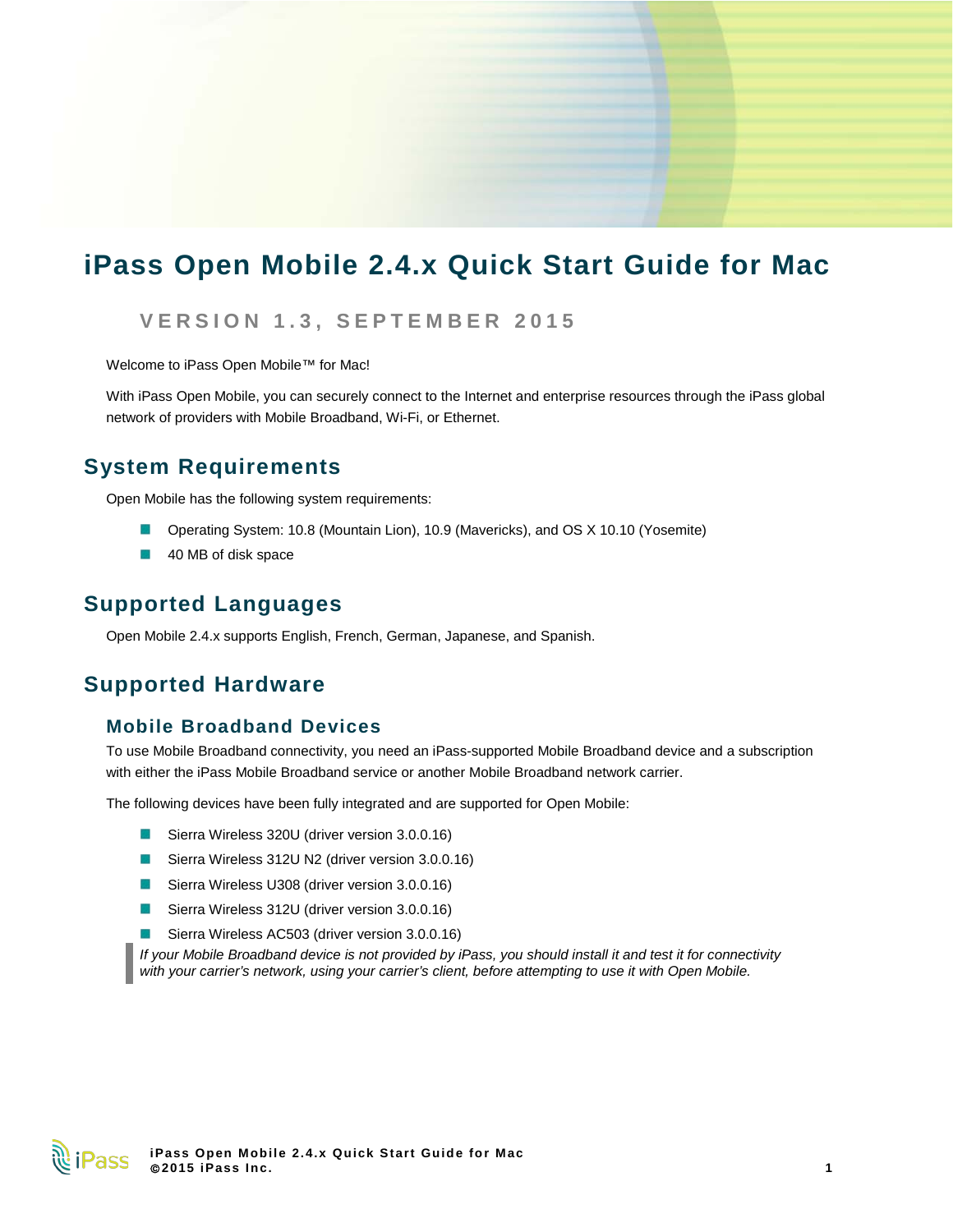# **Installing Open Mobile**

You must have local administrator rights in order to perform the installation.

**To install Open Mobile:**

- 1. Open the Open Mobile disk image (DMG) and select the installer package file.
- 2. Follow the prompts for installation. iPass recommends that you install the application in the default location.

## **Activation**

If you downloaded an inactivated version, you can activate it using the Get Started Wizard. The wizard will launch the first time you open the application:

**To Activate with the Get Started Wizard:**

- 1. On the **Welcome screen**, click **Get Started**. You need to be connected to the Internet to activate the app.
- 2. Enter your corporate email address and click **Continue**.
- 3. Enter your **Username**, **Password**, and **Domain** and click **Continue**.
- 4. Click **Finish Activation**.

### **Activate Later**

If you click **Activate Later**, you will have access to our Speed Test, but you will not be able to authenticate to any networks. You can activate the app at any time by clicking **iPass Open Mobile** > **Activate**.

# **Software Upgrade**

### **Upgrading from a Previous Version**

If you are upgrading from a previous version of Open Mobile for Mac, you have to manually install the latest version.

- If your previous version was Open Mobile 1.1.0 for Mac or later, your credentials will be retained after you 國 install the latest version.
- If your previous version was Open Mobile 1.0.0 for Mac, make sure you uninstall before installing the latest version, and you may have to re-enter your credentials after installation.

### **Upgrading to a Future Version**

Staring with version 2.2.0, you will be able to upgrade your software with your next profile update. When a software update is available, a dialog box will open with a description of the new features and the required disk space, and you can choose to install it now or later.

### **Uninstallation**

#### **To uninstall Open Mobile:**

- 1. On the application menu, under **iPass Open Mobile**, click **Uninstall…**
- 2. Click **Yes** to confirm uninstallation.

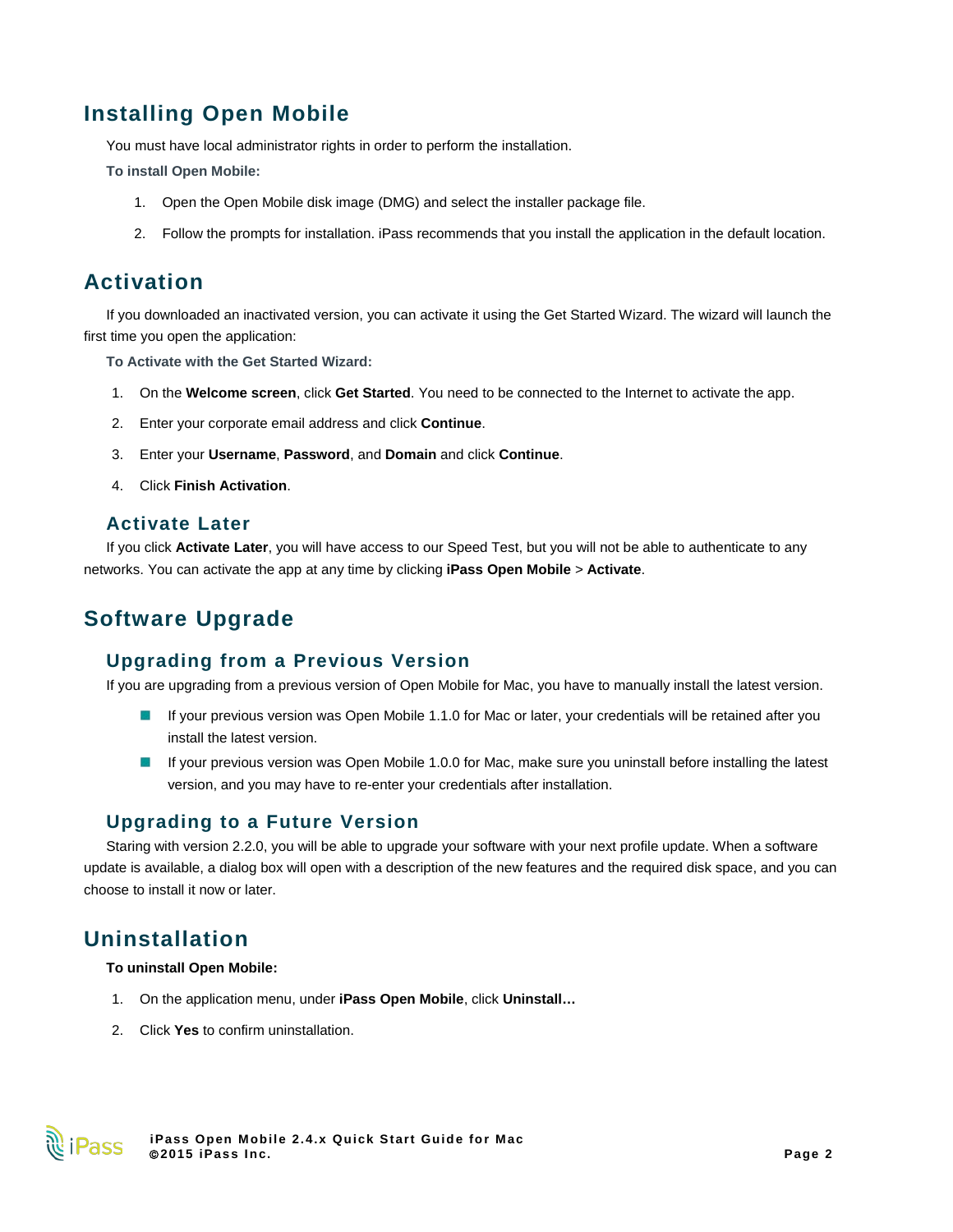3. Follow any prompts to complete the uninstallation.

# **Login Credentials**

Open Mobile can store your login credentials, making it easier and faster for you to log in. You should verify with your Help Desk whether you need separate credentials for Internet access.

> *Depending on how your account is configured, you may not see all of these fields when setting up your login credentials.*

**To set your login credentials for an account:**

- 1. Select **iPass Open Mobile > Preferences.**
- 2. Select the **Accounts** tab.
- 3. In **Username**, enter the username.
- 4. In **Password**, enter the password.
- 5. If you need to log in from a particular domain, then in **Domain**, enter the domain or select it from the drop-down.
- 6. If you want Open Mobile to store your account password for future use, select **Save Password.**
- 7. Click **OK**.

### **Connecting to a Network**

To connect to a network, select it from the list of Available Networks and double-click, or click the Connect button.

### **Disconnecting from a Network**

To disconnect from a network, click the **Disconnect** button.

If your system enters the suspended state (Sleep), Open Mobile will automatically disconnect any active connection. Once the system is fully resumed, you can initiate a new connection (Closing the iPass Open Mobile window will not disconnect you from the network: quit the application—or click the **Disconnect** button—to disconnect).

### **Automatic Credential Assignment**

*Please contact an iPass admin to enable this feature.*

With automatic credential assignment (ACA), users don't need to enter their username or password to use and connect with Open Mobile. Credentials are automatically assigned in the background once users have been verified.

There are two ways a user may encounter this account update. The short way doesn't require the user to enter any extra information, while the long way requires users to enter an email address and launch a link.



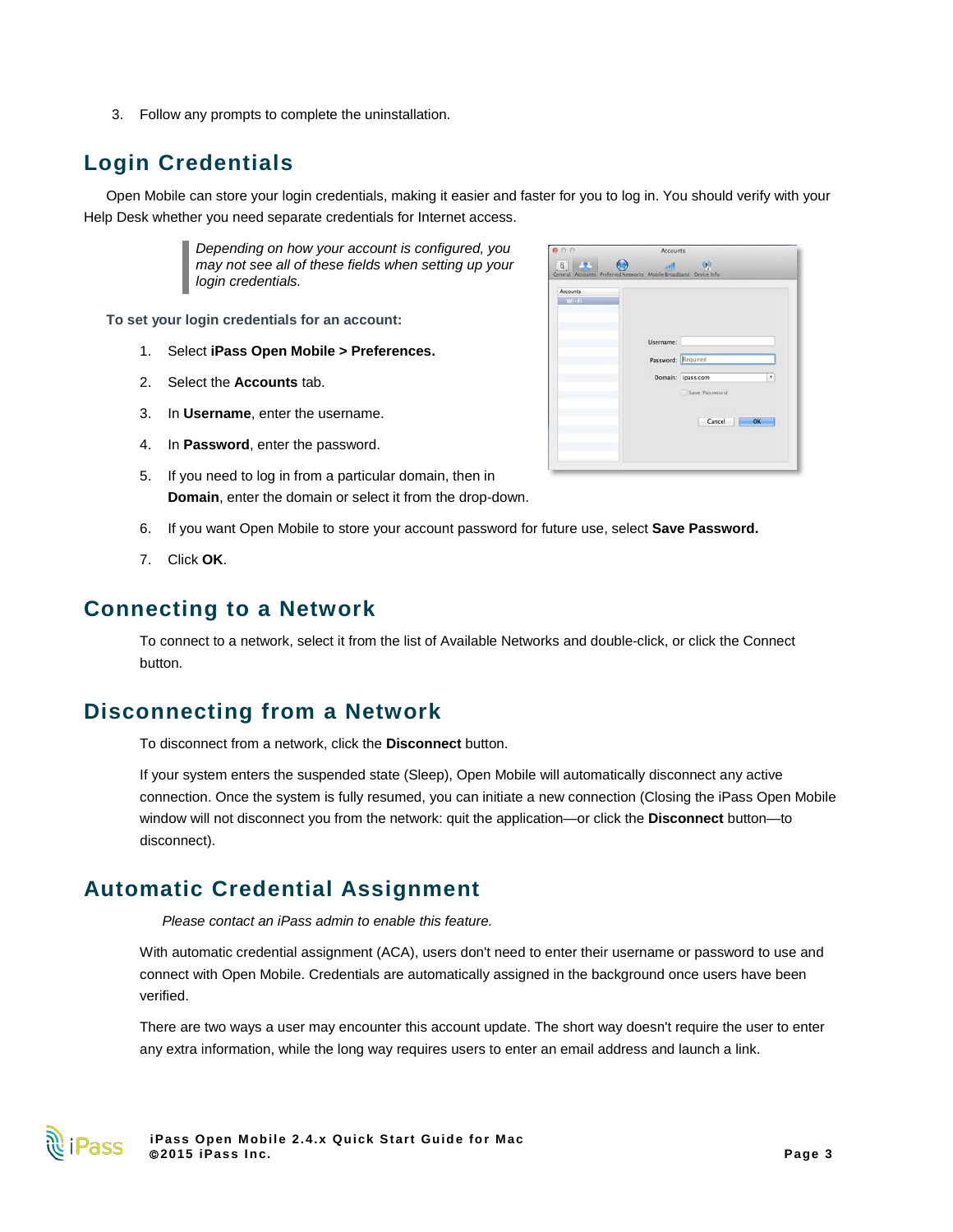### **Short Way to Automatic Credential Assignment**

After automatic credential assignment is enabled and migration is successful, you will receive an account update the next time you launch Open Mobile stating you no longer need to worry about usernames and passwords.



After the account update, click **Got it!** and continue using Open Mobile. A notification for an account update may appear if you are on your device and Open Mobile is running in the background. The only change you may notice is that the **Account Details** option, under **Settings**, will no longer be visible as it is no longer relevant.

### **Longer Way to Automatic Credential Assignment**

The slightly longer requires users to provide iPass with an email address and to access an email link that finalizes the update.

1. Click on **Continue** when the **Account Updates** screen appears. This screen may appear the next time you launch Open Mobile or if you click on an account update notification.

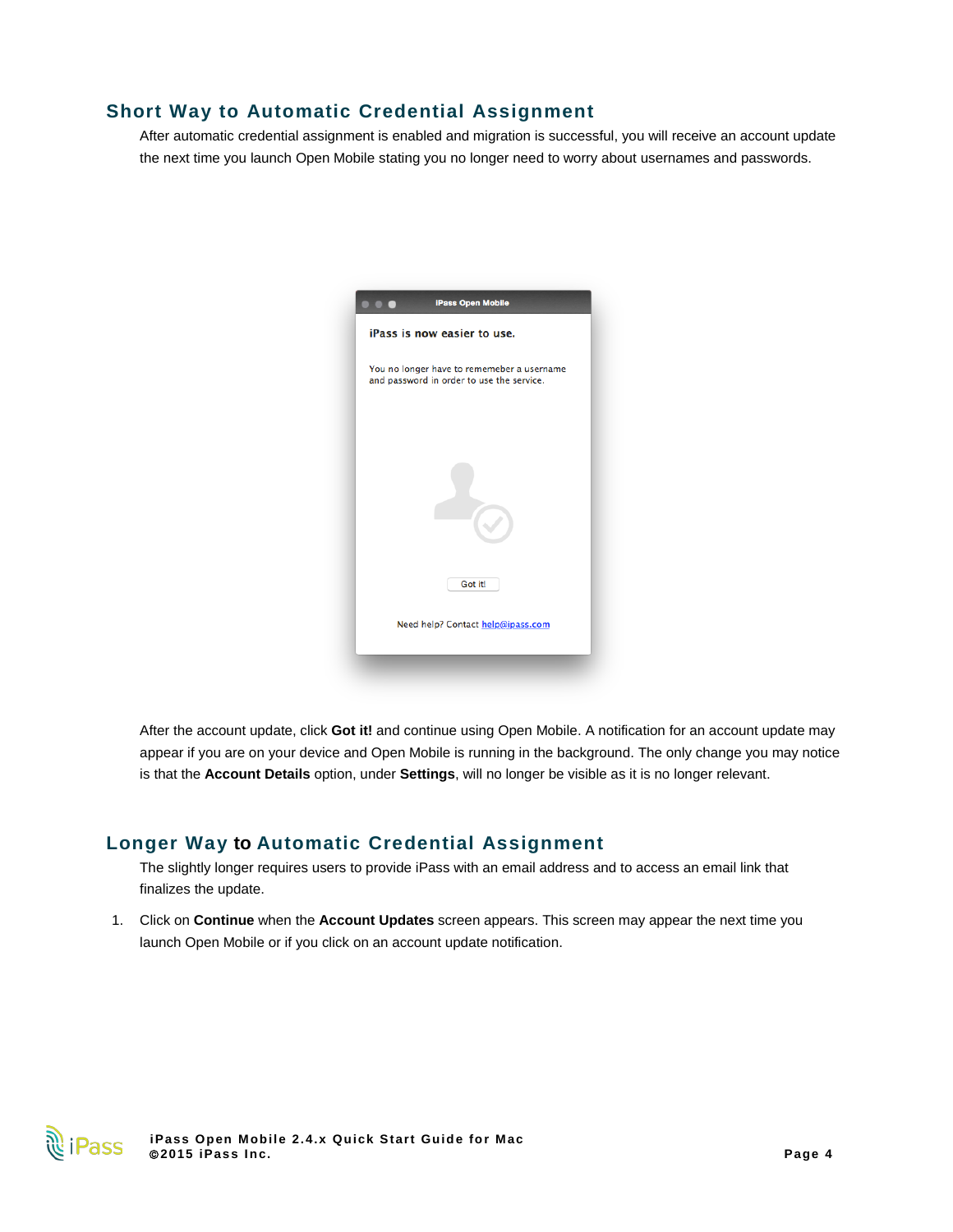

2. Enter your email address. You may need to select among domains if there are several associated with your user profile.

| iPass Open Mobile |        |                                                                              |                                                                                               |  |
|-------------------|--------|------------------------------------------------------------------------------|-----------------------------------------------------------------------------------------------|--|
|                   | $\sim$ |                                                                              |                                                                                               |  |
|                   |        | Verify your iPass Open Mobile account by<br>account updates and verification | providing a company email address. We'll use<br>your company email address to assist you with |  |
| Email:            | k      |                                                                              | @ hotmail.com                                                                                 |  |
|                   |        | Verify                                                                       |                                                                                               |  |
|                   |        |                                                                              |                                                                                               |  |

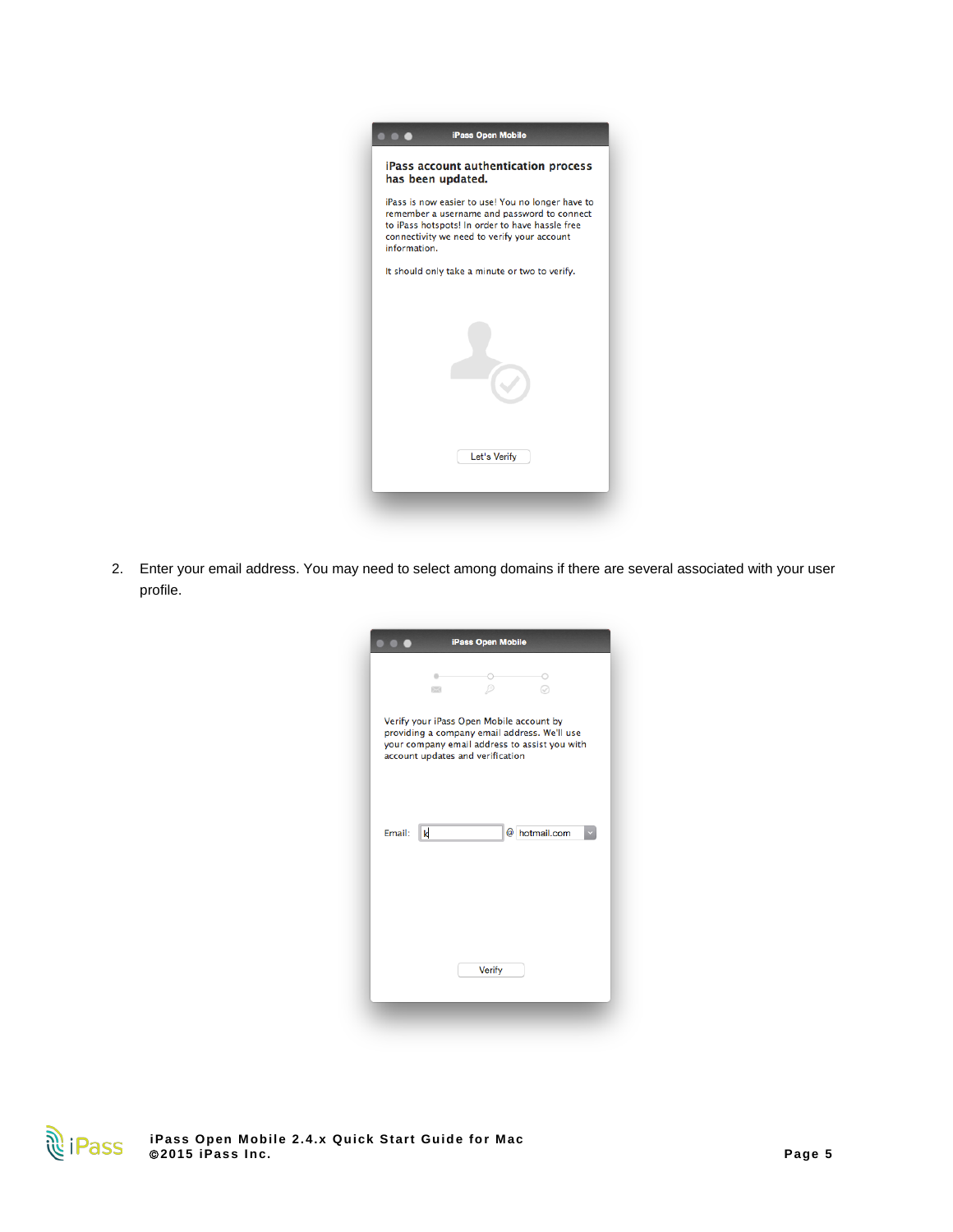3. You will be notified that an email has been sent to the email address you provided. You must open the email sent by iPass and click on the link contained within the email.



# **Additional Help**

For a complete description of additional features of Open Mobile, click **Help > iPass Open Mobile Help**.

*If the link doesn't work for any reason, there is an activation code included in the email that the users can enter*

| iPass                                                                                                                  |  |
|------------------------------------------------------------------------------------------------------------------------|--|
|                                                                                                                        |  |
| Community<br><b>Hot Spot Finder</b>                                                                                    |  |
| Hello                                                                                                                  |  |
| Click here to finalize activating your LGE Android device.                                                             |  |
| If the above link does not work then copy this code<br>and paste or type it into the activation form.                  |  |
| If you need any assistance, check out our support pages, or contact us at help@ipass.com - We are always here to help. |  |
| Thanks.                                                                                                                |  |
| Your iPass Team                                                                                                        |  |
| @ Plain mg All rubb mareved                                                                                            |  |